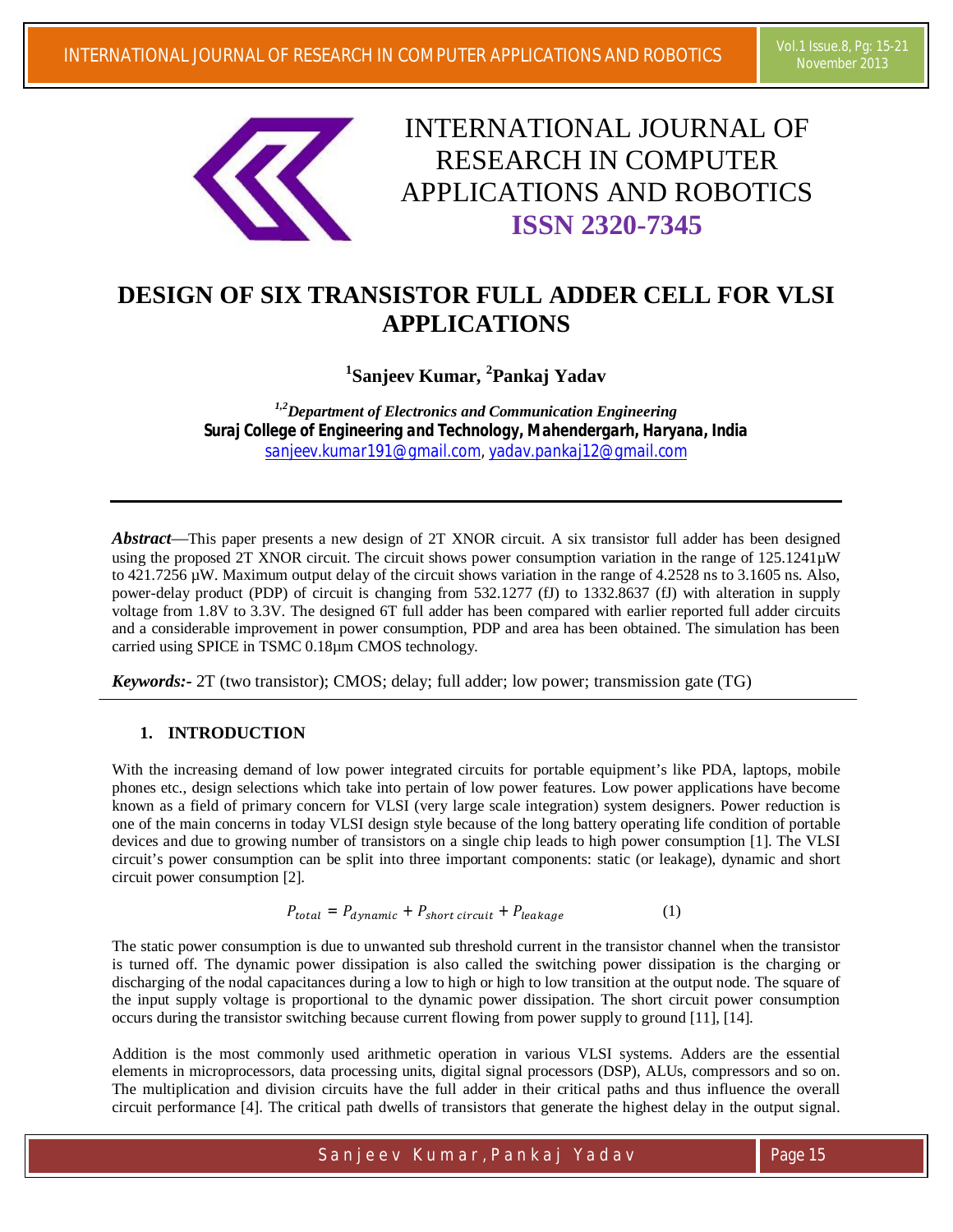Therefore, a full adder becomes crucial building blocks in VLSI systems and efficient implementation of full adder improves the circuit performance [6], [9]. The conventional CMOS 28T full adder design with pull up and pull down network presents good driving capability and high noise margin [3]. The main disadvantage of conventional CMOS 28T full adder use of large number of transistors results in high power consumption and more area. A [7] full adder circuit based on hybrid pass logic using 22 transistors has been presented in which pass logic style has been used to efficiently produce the XOR and XNOR outputs simultaneously. CMOS transmission gate adder (TGA) using 20 transistors is report in [10]. Main disadvantage of this adder is that it needs double transistors than that of pass transistor logic for implementations of same logic function. The power consumption of this circuit is more than the 28T adder. The static energy recovery full adder circuit (SERF) utilize just 10 transistors has been presented [5]. It has low power dissipation but it cannot be cascaded at low power supply because of various threshold problems. In the 8 transistors full adder design, one inverter and three multiplexers are used to minimize the power consumption and transistor count [8]. In this paper, a new design of XNOR circuit has been proposed using two NMOS transistors and three resistances. Based on the proposed XNOR circuit a six transistors full adder has been designed. The rest of paper is structured as follows: Section II introduce the new design of two transistors XNOR circuit and a single bit full adder based on XNOR circuit and multiplexer has been implemented. In section III simulation results of proposed full adder are discussed and compared with preceding adder circuits. Finally section IV drawn the conclusions.

### **1. FULL ADDER CIRCUIT DESCRIPTION**

A single bit full adder has three inputs A, B, C and produce two outputs of single bit SUM and COUT. The single bit full adder functionality is based on the following equations:

| $SUM = (A \oplus B) \oplus C$                                                                 |     |
|-----------------------------------------------------------------------------------------------|-----|
| $\text{COUT} = \mathbf{A} \cdot \mathbf{B} + \mathbf{C} \cdot (\mathbf{A} \oplus \mathbf{B})$ | (3) |



Fig. 1(a): Block diagram of full adder Truth table for full adder

Standard approach as shown in figure 1 for implementation full adder using XOR and XNOR has been generally used [15]. The XOR and XNOR circuits are primal building blocks in numerous circuit particularly full adders and multipliers. The arithmetic circuit's performance is influence by the individual performance of the XOR and XNOR circuits that are incorporated in them [16]. Hence, attentive analysis and design is compulsory for XOR and XNOR circuits to get full output voltage. Furthermore, the design should have a lesser number of transistors to implement XOR-XNOR circuits for smaller power dissipation.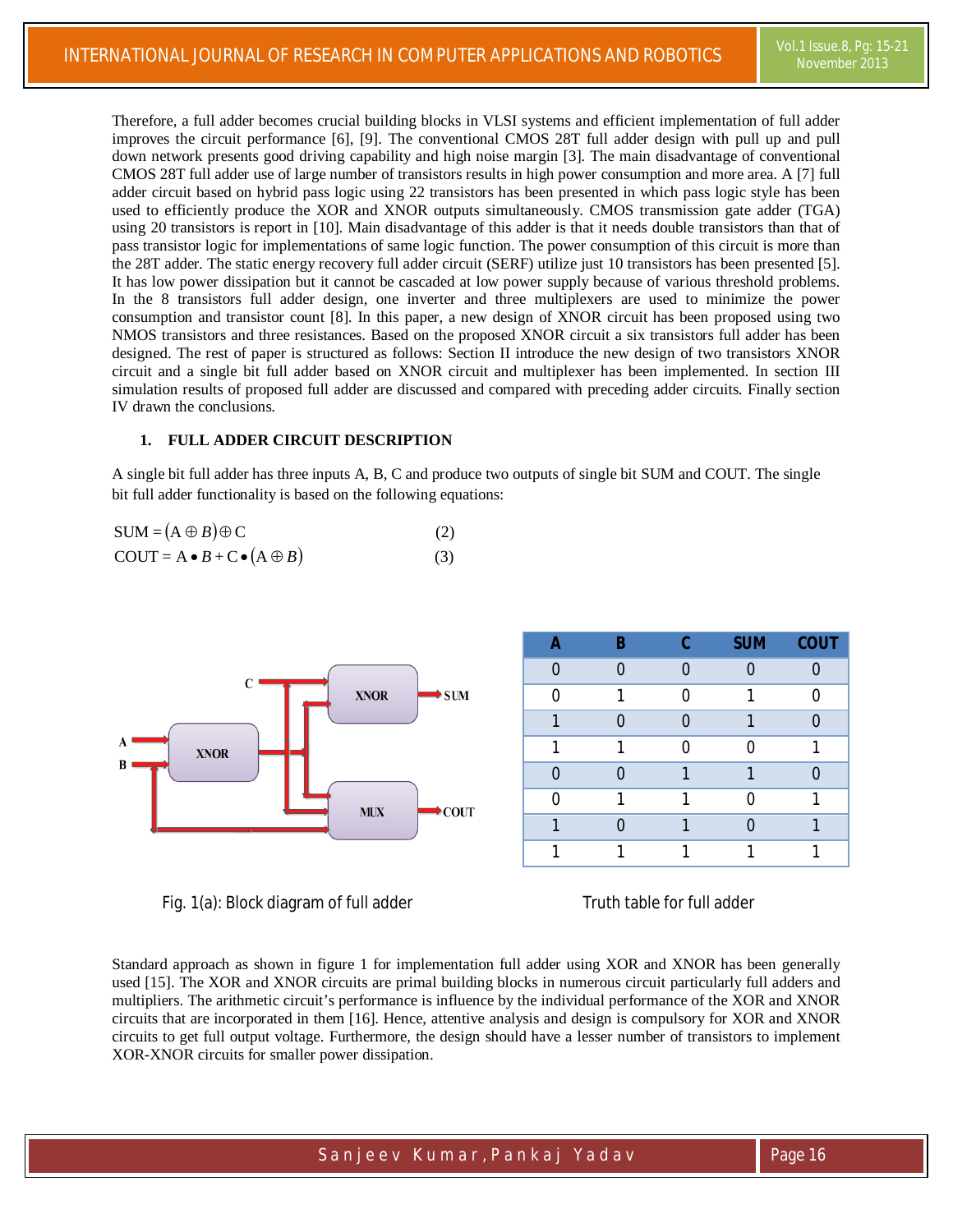



Fig. 2: (a) Design of proposed XNOR circuit Fig. 2: (b) Output waveform of XNOR circuit

The proposed XNOR circuit with two NMOS transistors has been exhibited in figure 2(a). When both inputs 'A' and 'B' are low then NMOS transistor (N1) and (N2) are off and provide high logic at output. With input combination 'A' is high and 'B' is low, N1 is on, while N2 is off and low logic at output. High logic at the output with inputs 'A' and 'B' are high because both transistors are turned on. In final case for input 'A' is low and 'B' is high. In this condition, transistor N1 is off and N2 is on. This shows low logic at output. So the proposed circuit displays full swing operation for all input combinations as XNOR gate. Figure 2(b) shows the output waveform of the proposed XNOR circuit. The proposed full adder circuit has been created by joining all the designed components as shown in figure 1(a). It incorporates two XNOR gates and a single 2 to 1 multiplexer circuit**.** Sum is generated by two XNOR gates and cout is generated by two transistors multiplexer block. It prove the improved performance than the previous reported full adder circuits and obtain less area due to less numbers of transistors. The single bit full adder using proposed XNOR gate with six transistors has been implemented and shown in figure 3**.**



Fig. 3: Proposed six transistors full adder circuit

#### **2. SIMULATION RESULTS AND DISCUSSION**

The simulation has been carried out with supply voltage ranging from [1.8-3.3] V, which permit us to compare the power consumption, delay, PDP (power delay product) and EDP (energy delay product) of the proposed full adder circuit. The simulation results of the proposed circuit have been compared with the previous reported CMOS full adder circuits. All the circuits has been simulated and designed in 0.18μm CMOS process.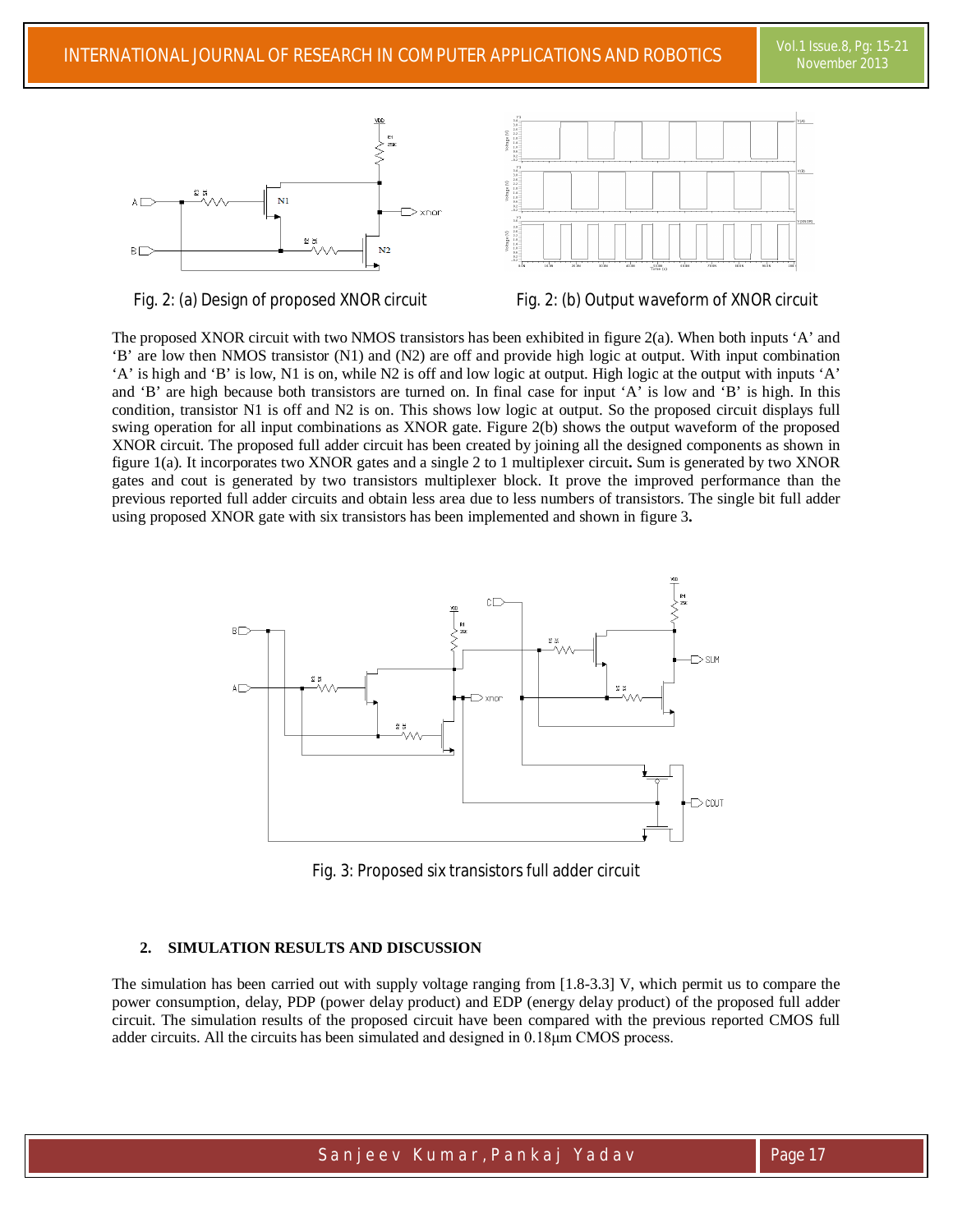| <b>Supply</b> | <b>Power</b>        | <b>Maximum</b>       | <b>PDP</b> | <b>EDP</b>                     |
|---------------|---------------------|----------------------|------------|--------------------------------|
| voltage $(V)$ | consumption<br>(WW) | output delay<br>(ns) | (fJ)       | $\times$ 10 <sup>-24</sup> (J) |
| 1.8           | 125.1241            | 4.2528               | 532.1277   | 2263.0326                      |
| 2.0           | 154.7413            | 3.8566               | 596.7752   | 2301.5232                      |
| 2.3           | 204.9364            | 3.7545               | 769.4337   | 2888.8388                      |
| 2.5           | 242.2366            | 3.5672               | 864.1063   | 3082.4399                      |
| 2.7           | 282.5968            | 3.4280               | 968.7418   | 3320.8468                      |
| 3.0           | 348.8581            | 3.2241               | 1124.7534  | 3626.3174                      |
| 3.3           | 421.7256            | 3.1605               | 1332.8637  | 4212.5157                      |

Table 1 shows the power consumption, delay, PDP and EDP with varying supply voltage from 1.8V to 3.3V for the proposed full adder circuit. Power consumption varies from  $125.1241 \mu W$  to  $421.7256 \mu W$  with variation of supply voltage from 1.8V to 3.3V. Maximum output delay shows variations from 4.2528 ns to 3.1605 ns and power delay product (PDP) of full adder 532.1277 (fJ) to 1332.8637 (fJ) respectively. Further, energy delay product (EDP) varies from 2263.0326×10<sup>-24</sup> (J) to 4212.5157×10<sup>-24</sup> (J) with variation of supply voltage from 1.8V to 3.3V. Simulation input and output waveforms of proposed full adder circuit shown in figure 4.



**Fig. 4:** Simulation input and output waveform of proposed full adder circuit



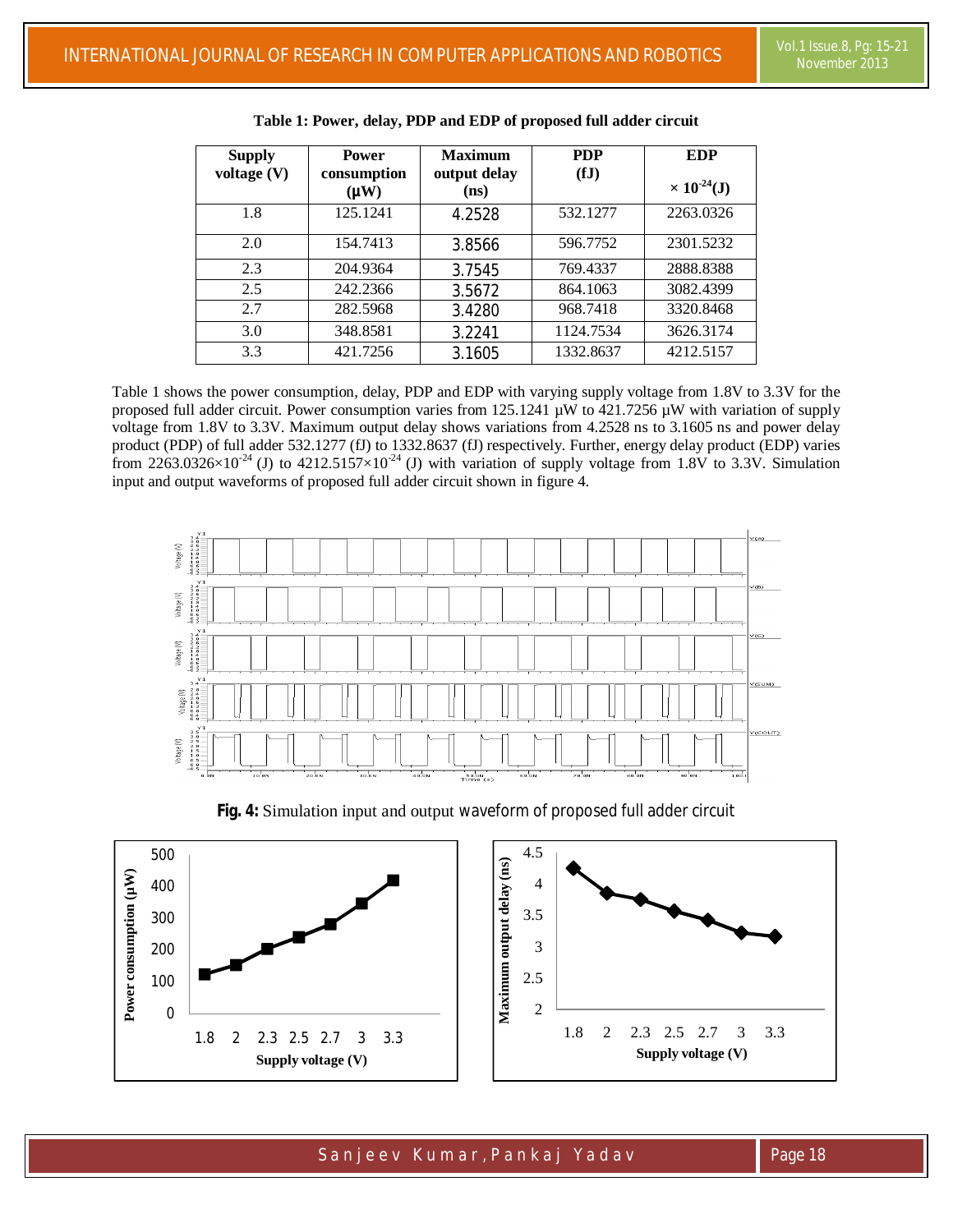

Fig. 5: (a) Power consumption (b) Output delay (c) PDP (d) EDP of full adder circuits versus supply voltage

Figure 5(a) shows the power consumption of full adder circuit with variation in supply voltage. From this, it has been observed that power consumption of adder circuit is increasing with increase in supply voltage. Figure 5(b) shows the maximum output delay variation of adder circuit, delay decrease with rise in supply voltage. The power delay product (PDP) variation shown in figure 5(c). The PDP compromise between speed and power consumption and is a quantitative determine of the efficiency. PDP and EDP are mainly significant when high speed and low power process is mandatory. Moreover, figure 5(d) demonstrates the energy delay product variation of full adder circuit. According to table 3, even through proposed circuit has six transistors, it still show less power dissipation.

| Full adder type  | <b>Power</b><br>consumption<br>$(\mu W)$ | Number of<br>transistors for<br>design |
|------------------|------------------------------------------|----------------------------------------|
| Conventional [3] | 946.1168                                 | 28                                     |
| 22T adder [7]    | 546.2890                                 | 22                                     |
| TG adder [10]    | 371.6328                                 | 20                                     |
| 10T SERF [5]     | 263.0386                                 | 10                                     |
| 8T adder [8]     | 197.1043                                 | 8                                      |
| This work        | 125.1241                                 | 6                                      |

Table 2: Comparison between different types of full adder designs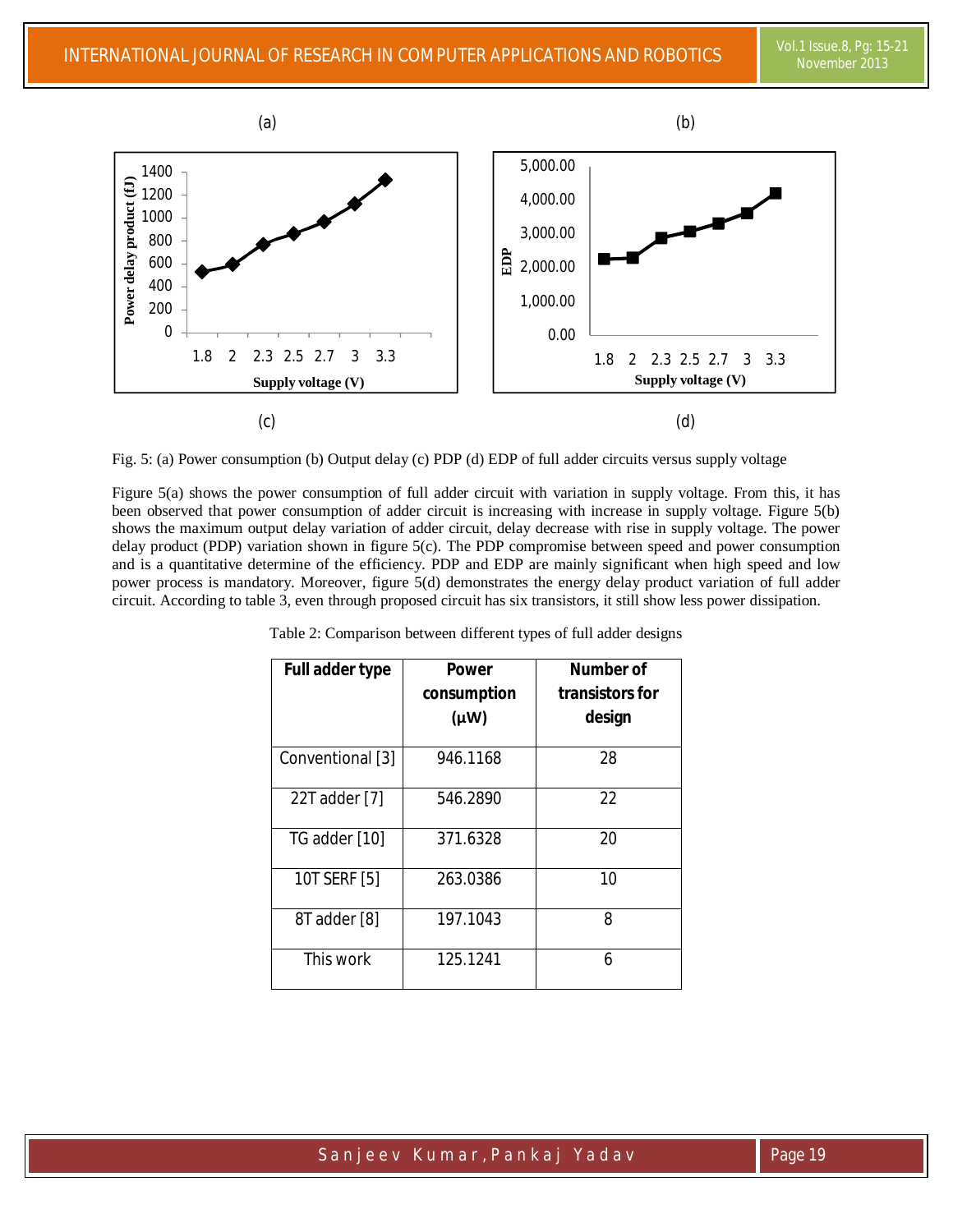

Fig. 6: Power consumption comparison of full adder cells

## **3. CONCLUSIONS**

In this paper a power and area efficient design of a single bit full adder has been introduced. The characteristics of the proposed full adder circuit are compared against earlier reported full adder circuits based on the power consumption. The proposed full adder shows power consumption of 125.1241µW and maximum output delay of 4.2528 ns. Further, circuit shows PDP of 532.1277 (fJ) and EDP of 2263.0326 $\times 10^{-24}$ (J) with supply voltage of 1.8V. The analysis of simulation results proven that the performances of the newly proposed full adder circuit is superior in terms of power consumption and delay due to less number of transistors. All the results are simulated using 0.18µm CMOS process.

# **REFERENCES**

- [1] J. M. Rabaey, and M. Pedram, "Low Power Design Methodologies," Kluwer Academic Publishers, 2002
- [2] Ritu Raj Lamsal, "Lower power consumption through VLSI design," Electronics for You, pp. 97-98, June 2009.
- [3] N. Weste and K. Eshraghian, Principles of CMOS VLSI Design, A System Perspective, Addison-Wesley, 1993.
- [4] H. T. Bui, Y. Wang, and Y. Jiang, "Design and analysis of low-power 10-transistor full adders using XOR-XNOR gates," IEEE Transactions Circuits Systems II, Analog Digital Signal Process, vol. 49, no. 1, pp. 25– 30, Jan. 2002.
- [5] R. Shalem, E. John, and L. K. John, "A novel low-power energy recovery full adder cell," in Proc. Great Lakes Symposium on VLSI, pp. 380–383, Feb. 1999.
- [6] S. Goel. A. Kumar, M. A. Bayoumi, "Design of robust, energy –efficient full adders for deep sub micrometer design using hybrid-CMOS logic style," IEEE Transactions on Very Large Scale Integration (VLSI) Systems, vol.14, no.12, pp.1309-1321, Dec. 2006.
- [7] Zhang, M., J. Gu and C.H. Chang, "A novel hybrid pass logic with static CMOS output drive full adder cell," IEEE Int. Symposium on Circuits Systems, vol. 5, pp. 317-320, May 2003.
- [8] Yi WEI, Ji-zhong SHEN," Design of a novel low power 8-transistor 1-bit full adder cell,"Wei et al. /J Zhejiang Univ-Sci C (Comput & Electron) 12(7):604-607., 2011
- [9] D. Radhakrishnan, "Low-voltage low-power CMOS full adder," in Proc. IEE Circuits Devices System, vol. 148, pp. 19-24, Feb. 2001.
- [10] N. Zhuang and H. Wu, "A new design of the CMOS full adder," IEEE J. Solid-State Circuits, vol. 27, no. 5, pp. 840–844, May 1992.
- [11] R. Zimmermann and W. Fichter, "Low –power logic styles: CMOS versus pass-transistor logic," IEEE J. Solid-State Circuits, Vol. 32, July 1997, pp.1079-90

Sanjeev Kumar, Pankaj Yadav Page 20